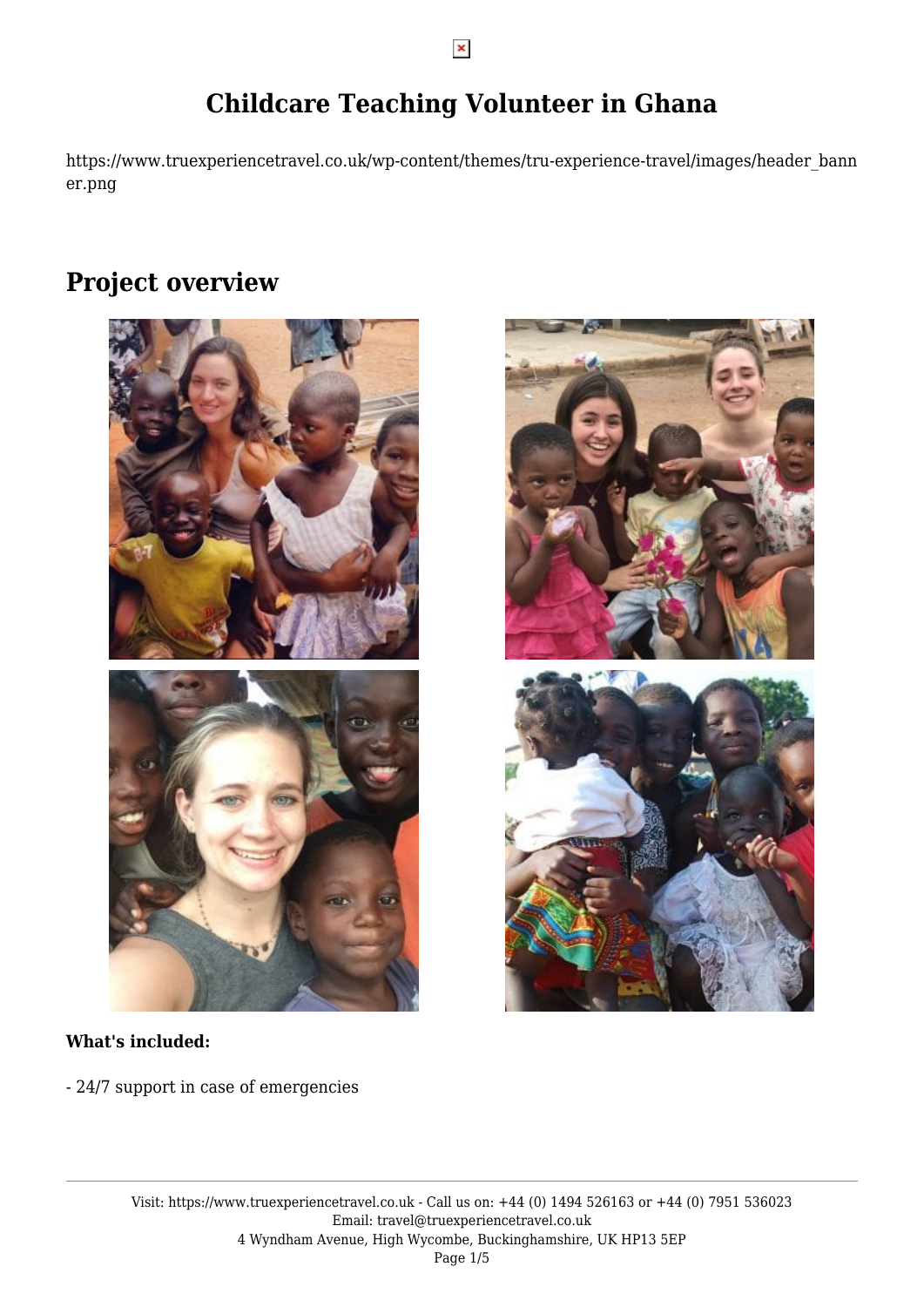# **Childcare Teaching Volunteer in Ghana**

https://www.truexperiencetravel.co.uk/wp-content/themes/tru-experience-travel/images/header\_bann er.png

- Accommodation
- Airport Pick up
- English speaking coordinator
- Meals
- Orientation

### **What's not included:**

- Flights
- Travel insurance
- Vaccination
- Visa

# **Project itinerary**

As a Childcare Teaching Volunteer in Ghana, you'll find yourself (literally!) knee-deep in happy children, eager to learn, and to find out all about you! This programme will involve many different activities on a day-to-day basis, and will require that you work closely with the local teachers. For example, you will be expected to help in preparing lessons, as well as finding new ways of helping less able children to get more involved in school activities.

## **Mandatory Orientation Day**

On the Monday of your first week at this location, you will join our orientation day to familiarise yourself with the surroundings, as well as local culture. Your volunteer teaching programme will continue as usual from Tuesday onward throughout the rest of the week.

### **Orientation Day Schedule**

- Introduction meeting, House rules, Setting Expectations,
- Health and Safety Advice and handling of documents.
- Ghanian Do's and Don'ts, Ghanian Culture Lessons and
- Language Lessons.Tour around the local area
- Drive into Accra to visit the museum and craft market,
- Independence Square and Oxford street.
- Visit local shops and amenities.
- Lunch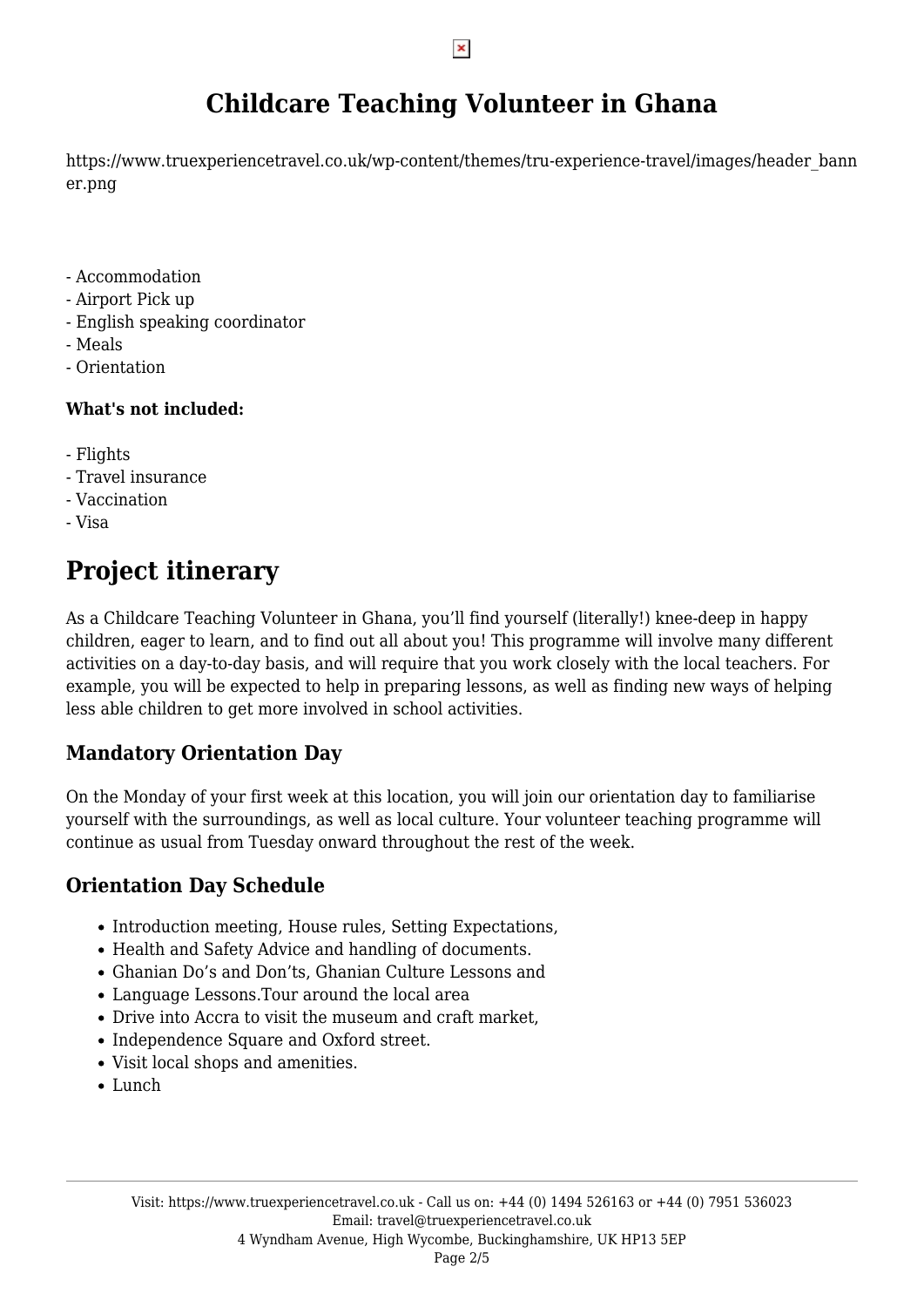# **Childcare Teaching Volunteer in Ghana**

https://www.truexperiencetravel.co.uk/wp-content/themes/tru-experience-travel/images/header\_bann er.png

Meet some of our academy athletes at our training centre, help with our after school programme or visit the community children we support with our programs.

## **Weekly Schedule**

### **Monday**

- Breakfast
- Introduction
- Lunch
- Introduction
- Dinner

### **Tuesday to Friday**

- Breakfast
- Childcare teaching
- Lunch
- Childcare teaching
- Dinner

### **Please note:**

Cost of transport to locations is not included, but will usually be around £1.50 per day.

This schedule can be changed depending on weather conditions and unforeseen circumstances.

## **Evenings and Weekends**

At the end of your day as a teaching volunteer, you can choose to explore the area or head further afield on the weekends. Many of our volunteers enjoy mixing with their new volunteer friends during the week and plan their weekend adventures as they go!

## **Places to Visit**

There's so much to see in Ghana – here are some of the destinations that we think you'll love!

Cape Coast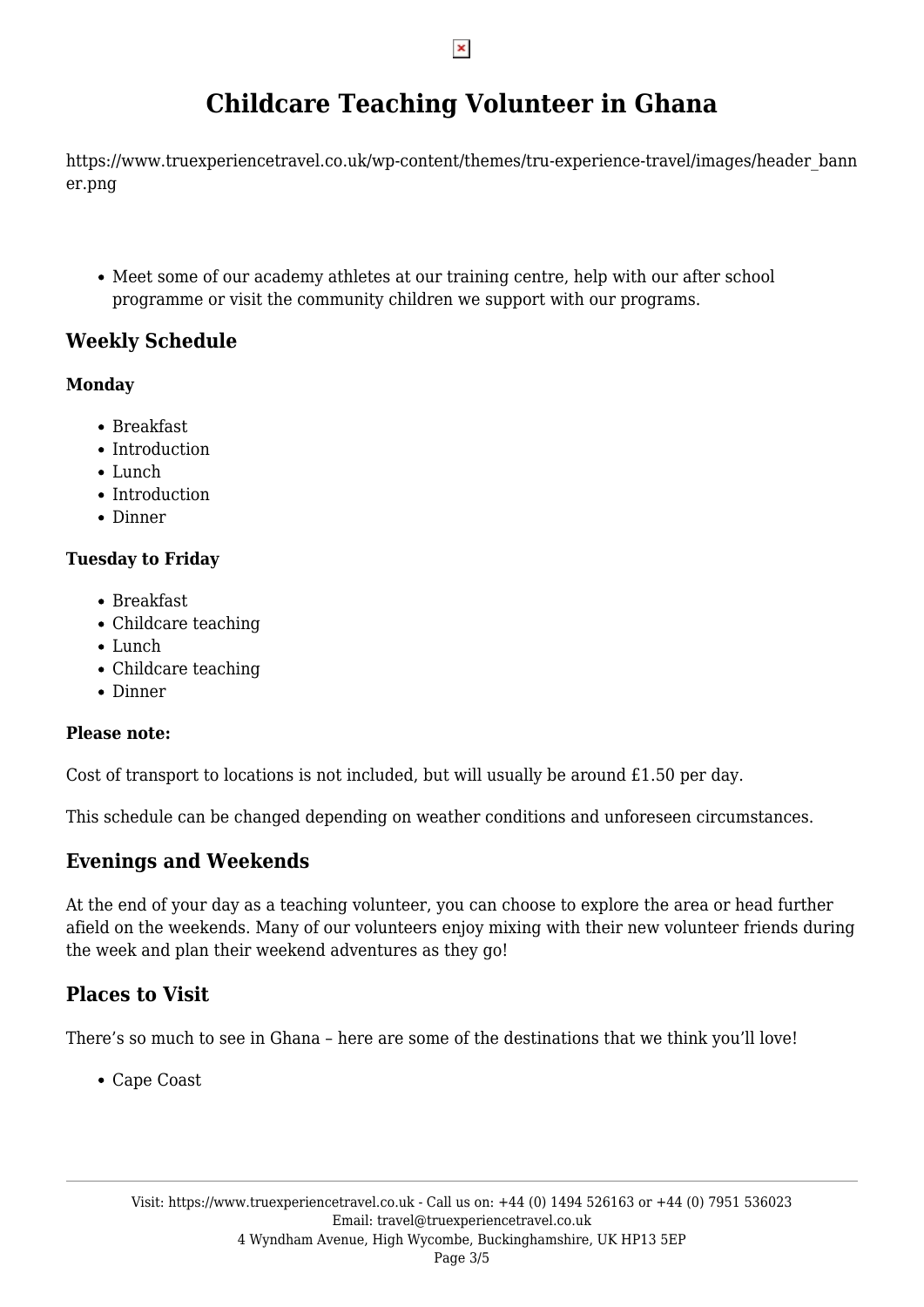# **Childcare Teaching Volunteer in Ghana**

https://www.truexperiencetravel.co.uk/wp-content/themes/tru-experience-travel/images/header\_bann er.png

- Lake Volta
- Elmina Castle
- Manhyia Palace
- National Museum of Ghana
- Kwame Nkrumah National Park
- Accra Mall
- Bojo Beach
- Aburi Botanical Gardens